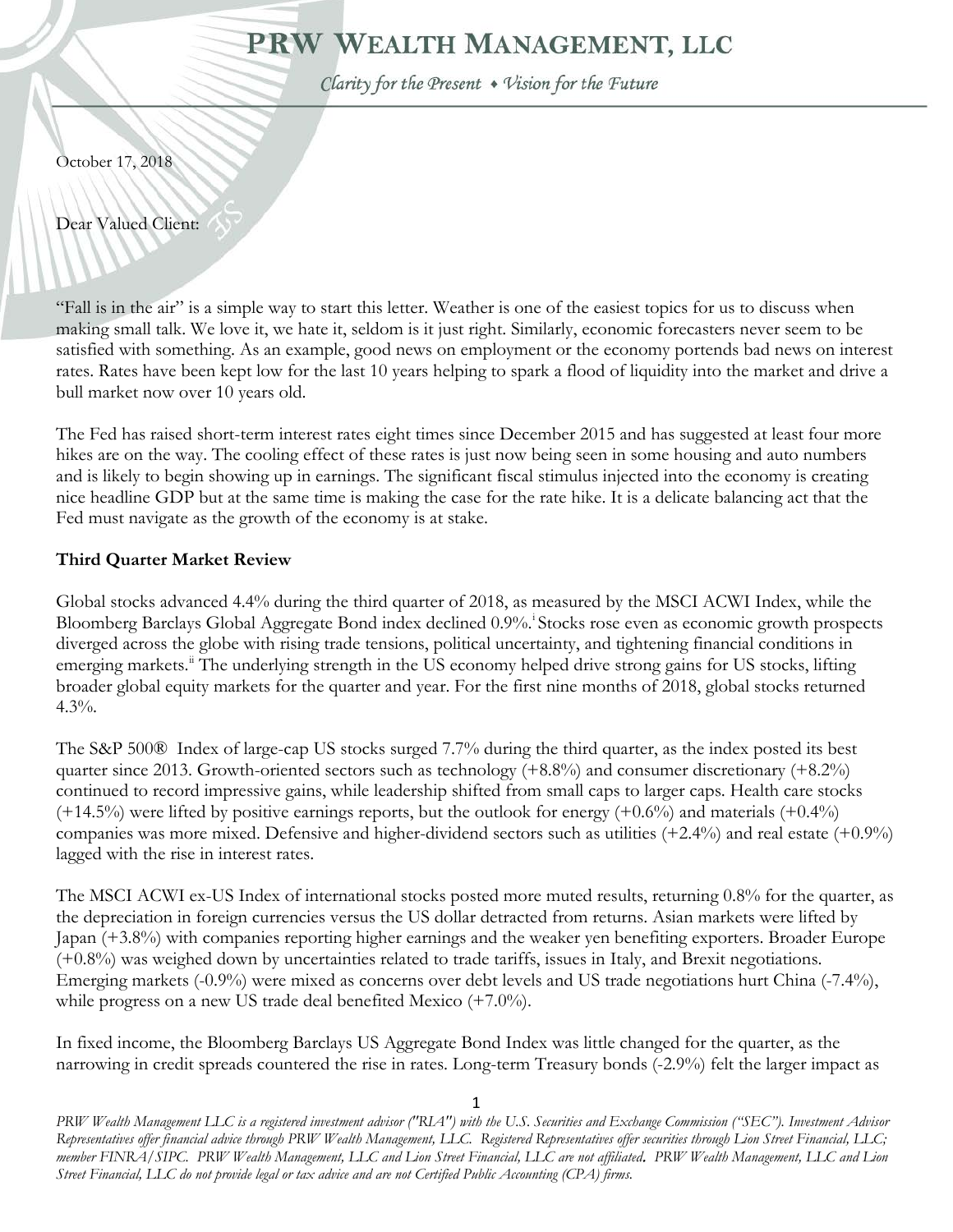the 10-year Treasury yield rose from 2.85% to 3.05%. Corporate bonds were mostly in positive territory, including the investment grade  $(+1.0\%)$  and high yield sectors  $(+2.4\%)$ . International bonds  $(-1.7\%)$  were hurt by the weakness in foreign currencies, while emerging market bonds (+1.6%) recovered some of the declines from the first half of the year.



An index is a portfolio of specific securities, the performance of which is often used as a benchmark in judging the relative performance of certain asset classes. Indices are unmanaged, with no associated expenses, and investors cannot invest directly in an index. All index returns shown in the table represent total return figures in US dollars, with dividends reinvested, which means the returns include not only the change in prices for the securities in the index, but any income generated by those securities.

Sources: Bloomberg, Barclays, Dow Jones, Morningstar, MSCI Barra, Russell, Zephyr Associates.

### **Economic Highlights**

The US economy expanded 4.2% during the second quarter of 2018, up from the 2.2% reading for the first quarter. The acceleration in growth was driven by increases in consumer spending, exports, and business investment. Early estimates from the Federal Reserve Bank of Atlanta indicate that gross domestic product (GDP) rose 4.1% in the third quarter, with the improved employment picture and high confidence levels supporting consumer spending.<sup>[iii](#page-6-2)</sup> Corporate earnings rose 25.0% in the second quarter (versus the prior year), the biggest increase since 2010. Analysts estimate S&P 500 earnings growth of 19.3% for the third quarter.<sup>[iv](#page-6-3)</sup>

The Federal Reserve (Fed) increased short-term interest rates to 2.00-2.25% at the September FOMC meeting and removed the "accommodative" description from their policy comments. The Fed highlighted the strengthening labor market, with the unemployment rate at 3.9% in August. The Consumer Price Index inflation rate rose 2.7% for the 12-month period through August, lifted by higher energy prices. Core inflation (excluding food and energy) rose 2.2%, closer in-line with the Fed's 2% preferred target. In view of the economic data, the Fed projected another rate increase for December and three more in 2019.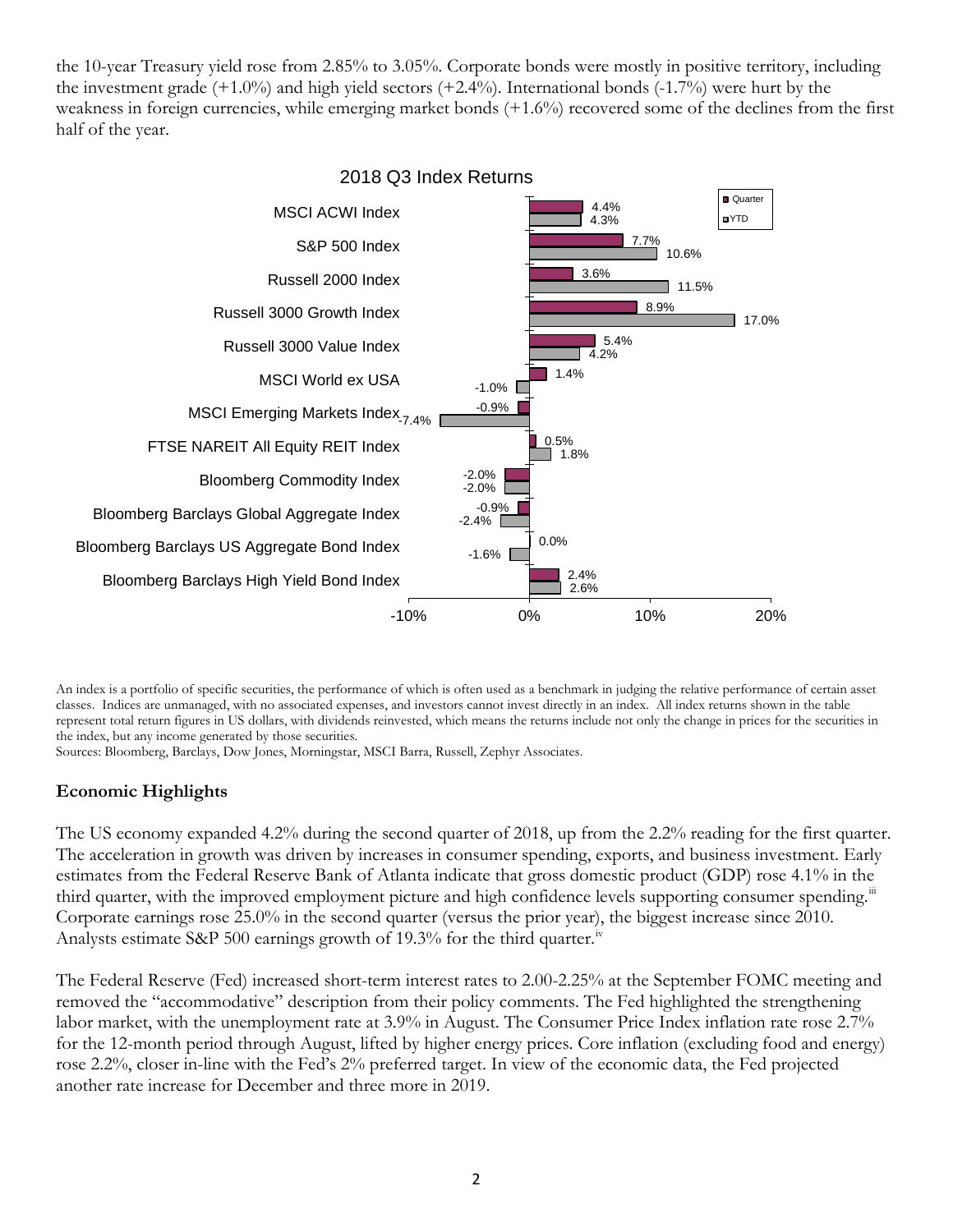### **Mid-Term Elections**

As the days wind down towards Election Day 2018, headlines and pundits are proselytizing their views on how the votes will fall. Media outlets are blaring predictions of a blue wave, a red wave, and are attempting to rally their base. As we know, the market hates uncertainty and without missing a beat the markets are correcting like we have seen during the past 14 midterm cycles. Going back to 1962, the S&P 500 has an average correction of 19% in midterm years. Once the veil of political uncertainty lifts and the market can once again focus on fundamentals, historically, the year following midterm elections has seen a 31% climb on a[v](#page-6-4)erage.



Chart 4. S&P 500 Index historically has corrected before midterm elections, yet outperformed after them

Expanding our sample size over the past 80 years, which gives us a small sample of 21 elections, the median return from August to mid-October is -1.4%. As of this writing, the S&P 500 is down just over 3%. Measuring from a month before the elections to two months following the markets has produced a median gain of 8%, which includes only one decline that happened in 1978 when the market declined 4%. On a longer horizon from August to March, there has historically been a rally of 14.5%.<sup>[vi](#page-6-5)</sup>



Some believe that if the Democrats take control of the House of Representatives, the Senate, or both chambers of Congress, the markets could become unnerved. If we look at the most important items on the Republican Party's legislative agenda, they have mostly been accomplished. The Trump administration's tax bill of 2017, the budget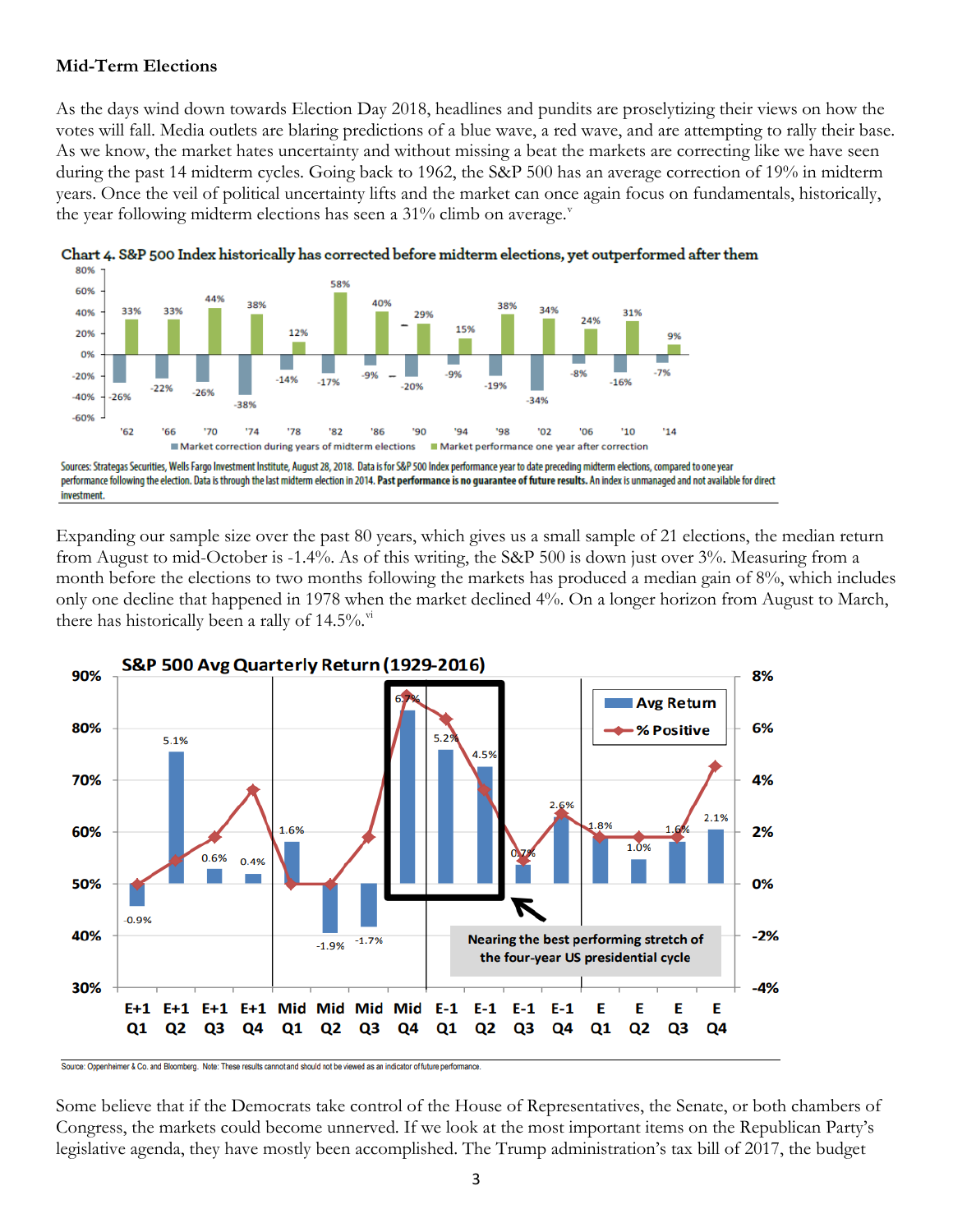agreement passed in February, and a number of regulatory reforms passed over the past two years. The markets have reacted positively to these pro-growth measures as they have been beneficial to corporate earnings and GDP growth. In order for the Democrats to roll back any of these measures they would need to win a super-majority (a two thirds majority in the House and the Senate) which is impossible to do in the Senate.<sup>[vii](#page-6-6)</sup> Based on current polling<sup>[viii](#page-6-7)</sup> it is likely the Democrats will gain enough seats to take control of the House while the Republicans keep control of the Senate.

Does it matter which party picks up more seats? Many would pose the argument that Republicans favor lower taxes and the Democrats want stricter business regulations; therefore, the Democrats gaining seats would be bad for the economy. If we look back at history, that hasn't necessarily been the case. Using the same sample as before, over all post-election timeframes (one day, three months, one year), the average S&P 500 return was greater when Democrats gained seats than when Republicans did.<sup>[ix](#page-6-8)</sup>

| <b>Midterm Election Outcomes and Stock Performance</b><br>1930-2014 |                              |       |
|---------------------------------------------------------------------|------------------------------|-------|
|                                                                     |                              |       |
| <b>Party Gaining Seats:</b>                                         | <b>Republicans Democrats</b> |       |
| Number of Years                                                     | 10                           | 10    |
|                                                                     | S&P500 PRICE CHANGE (%)      |       |
| <b>First Dav</b>                                                    |                              |       |
| Average                                                             | 0.27                         | 0.83  |
| <b>Standard Deviation</b>                                           | 1.89                         | 2.45  |
| Percent Up                                                          | 70                           | 80    |
| <b>Percent Down</b>                                                 | 30                           | 20    |
| <b>First 3 Months</b>                                               |                              |       |
| Average                                                             | 4.01                         | 7.02  |
| <b>Standard Deviation</b>                                           | 7.30                         | 6.60  |
| Percent Up                                                          | 80                           | 80    |
| <b>Percent Down</b>                                                 | 20                           | 20    |
| <b>First 12 Months</b>                                              |                              |       |
| Average                                                             | 10.95                        | 14.45 |
| <b>Standard Deviation</b>                                           | 10.61                        | 21.64 |
| <b>Percent Up</b>                                                   | 90                           | 90    |
| <b>Percent Down</b>                                                 | 10                           | 10    |
| None of the GOP-Dems differences are statistically significant.     |                              |       |
| Sources: Bloomberg, Wikipedia                                       |                              |       |

While the timeframe following the elections has historically been positive, policies or events that unfold over the next year could have a meaningful impact on the markets.

### **Outlook**

US stocks continued their strong run in the third quarter, with the S&P 500 on pace for its 10th straight year of gains dating back to 2009. International stocks also recorded positive returns over this stretch but have not seen the same level of upside participation, particularly with the disappointing results seen so far in 2018. One key driver has been the contribution from growth-style stocks and technology companies, which are less represented in international developed markets. With the divergence across global regions, the US market rose to represent over 55% of the MSCI ACWI global inde[x](#page-6-9) in the third quarter, the highest level for US stocks since the early 1980's.<sup>x</sup>

Given market results since the financial crisis, it is reasonable for investors to question the value of international equity diversification. Taking a historical perspective, leadership has tended to shift between US and international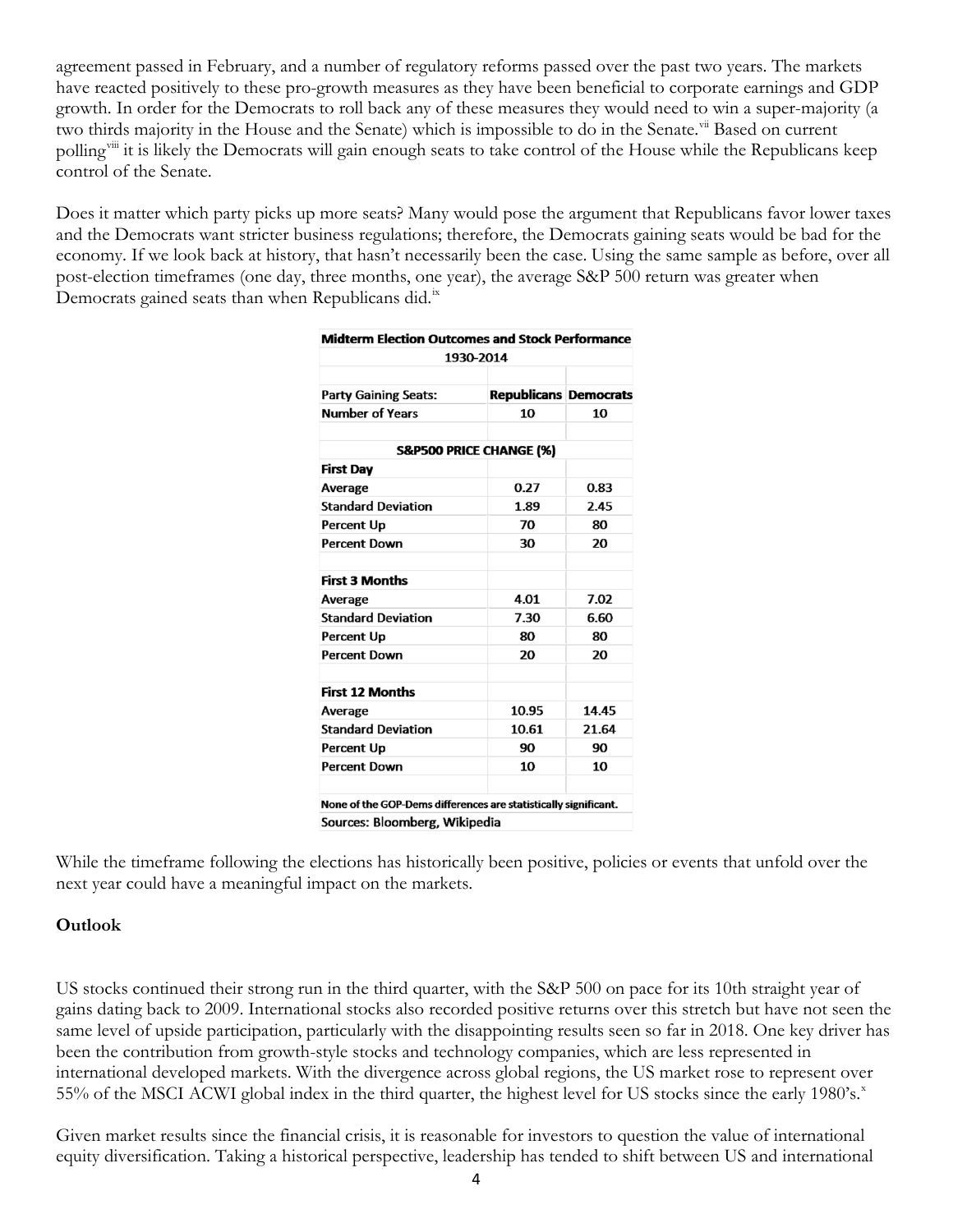markets over time, supporting global allocations. For example, during the early 1980's, the US market rose to comprise roughly 60% of the global equity index. However, by the latter half of the 1980's the Japanese market surged ahead, and US stocks declined to represent only 29% of the global index. More recently, the US stock market comprised 55% of the global market in late 2002-early 2003, which corresponded to a strong run for international markets over the 2002-2007 period.

In the fixed income markets, there are also uncertainties with the Federal Reserve shifting away from its accommodative stance and raising interest rates. While the US economy appears to be on solid footing, the impact of a shift in monetary policy, global trade frictions, and the outcome of Brexit are among the risks on the horizon. Below we have highlighted some additional market tailwinds and headwinds.

### **Tailwinds Headwinds/Concerns**

| U.S. Economic Growth                           | Peaking Earnings Growth/Valuations           |  |
|------------------------------------------------|----------------------------------------------|--|
| Strong Labor Market                            | Wage inflation impacts earnings              |  |
| Fiscal Stimulus                                | Rising deficits/debt and overheating economy |  |
| Strong Capex                                   | Trade/Tariffs/protectionism                  |  |
| Rising markets and leading indicators          | Immigration and impact on jobs/wages         |  |
| High consumer/business confidence              | Desynchronized global growth/populism        |  |
| <b>Healthy Corporate Balance Sheets</b>        | Strong U.S. dollar                           |  |
| Monetary policy still relatively accommodative | Flattening yield curve                       |  |
| Moderate inflation growth                      | Political fissure/mid-term elections         |  |
|                                                | Long in the tooth bull market?               |  |

October has gotten off to a difficult start. Concerns about the trajectory of interest rates coupled with reduced global growth expectations and trade uncertainty have impacted all markets. Growth stocks, the leaders not just in 2018 but over the past 10 years, have been particularly impacted as they have experienced the most gains. We can never know if a setback in the markets is temporary or the start of something more lasting. Historically, October has been a challenging month for stocks making the timing of the downturn understandable from a seasonal standpoint. As shown below, corrections are normal and the lack of a correction in 2017 was an anomaly.



Source: Vanguard analysis based on the MSCI World Index from January 1, 1980, through December 31, 1987, and the MSCI All Country World Index thereafter. Both indexes are denominated in U.S. dollars. Our count of corrections excludes those that turned into a bear market. We counted corrections that occurred after a bear market had recovered from its trough even if stock prices hadn't yet reached their previous peak.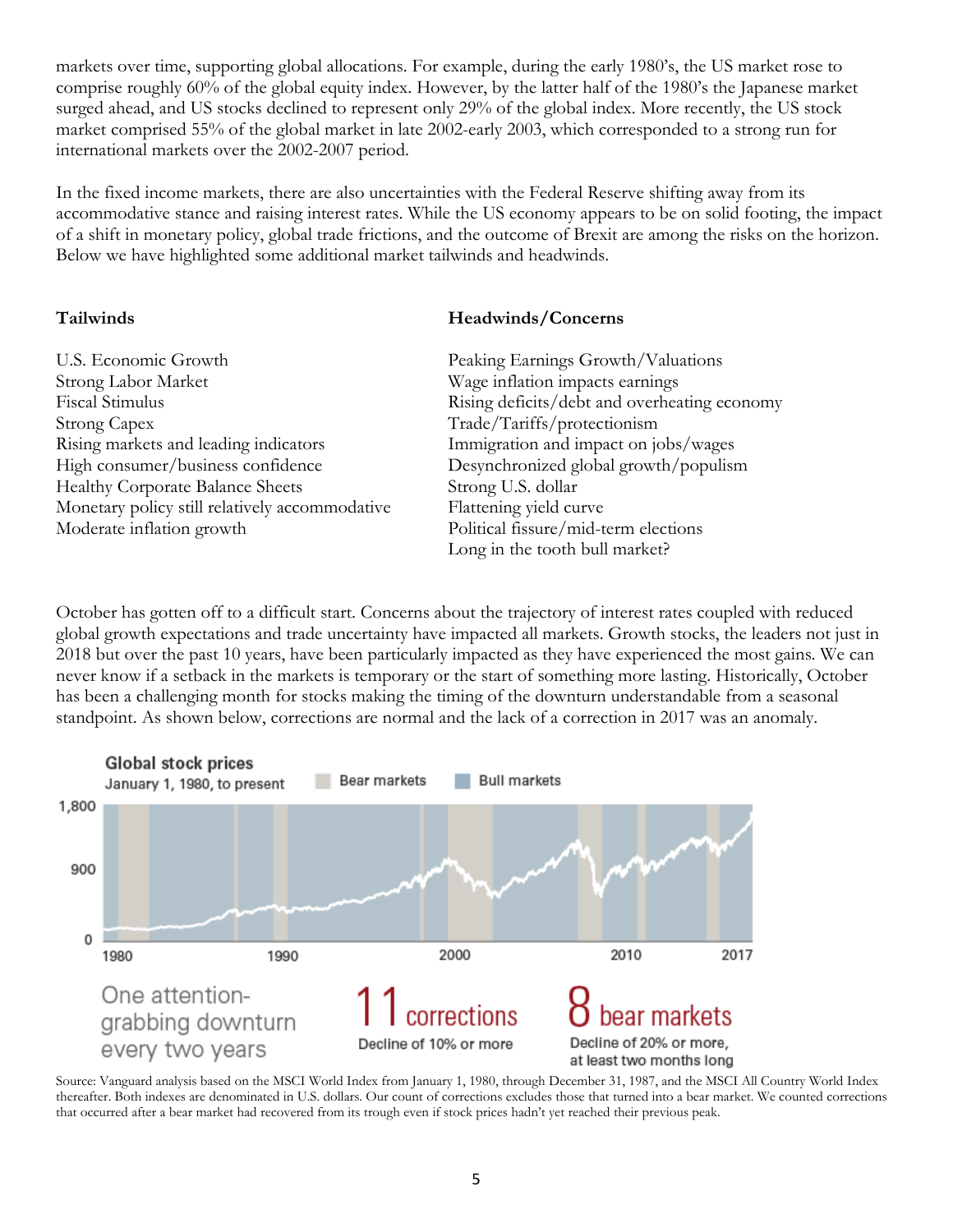We remain positive on the economy and the equity markets despite recent market activity, as fundamentals and business confidence remain high, valuations are not excessive (even more so post the pullback), and stimulus remains as a tailwind. We are most mindful of the move towards less liquidity in the system and the impact that will have in the future. The Fed is raising rates as the economy is doing well, a tough balancing act as noted above. Portfolio diversification should take on greater importance as we move forward. We do expect returns to moderate over the coming years with equity returns more likely to be in the mid-single digits.

We have benefited by tilting portfolios to growth stocks over the last few years and this has paid dividends. We continue to like the innovative companies that our managers are finding but these companies are often the hardest hit in a risk-off environment. Longer-term, we believe it is worth enduring the bumpier ride. We still favor the US over international investments but are becoming a bit more positive about international and emerging market stocks given their recent underperformance and relative valuations.

If we are later in the cycle, we believe that portfolios will benefit with some risk reduction through the addition of some alternative sources of return. We are updating our portfolios to adjust for this possibility. We are making some changes to our fixed income positioning in light of both the forecasted rate hikes and improved returns now available in shorter-term, high quality bonds vs. higher yielding bonds.

### **PRW Wealth Management News**

We are pleased to announce the newest member of our team, Stephanie Manchon. Stephanie joins as Senior Support Advisor and brings over 13 years of client service, investment management, insurance and financial planning experience to the firm. She lives in Braintree with her husband and two active young children.

Ted Dziuba just completed his 10 year anniversary with PRW and we are thrilled to have seen his expertise in the insurance area expand and grow. Teddy has become a resource to both those in the firm and to other professionals nationwide.

Janice Forgays, Estate and Wealth Management Counsel, accepted the request to re-join the Vermont Law School Board of Directors, having had 11 years of prior service on the Board.

As always, please contact us if there have been any changes to your financial situation, your investment objectives, or your instructions concerning your account(s).

We look forward to seeing and working with you in the months ahead. Thank you.

Sincerely,

Ril

Rull<br>William A. Payne Richard A. Renwick Elliot B. Herman

This material is for informational purposes only and not meant as Tax or Legal advice. Please consult with your tax or legal advisor regarding your personal situation. PRW Wealth Management LLC does not provide legal or tax advice. Some of this material is written by Assetmark Inc. and is provided with permission. The material is for informational purposes only. It represents an assessment of the market environment at a specific point in time and is not intended to be a forecast of future events, or a guarantee of future results. It is not guaranteed by PRW Wealth Management LLC for accuracy, does not purport to be complete and is not intended to be used as a primary basis for investment decisions. It should not be construed as advice meeting the particular investment needs of any investor. Neither the information presented nor any opinion expressed constitutes a solicitation for the purchase or sale of any security. The indices mentioned are unmanaged and can't be directly invested into. Past performance doesn't guarantee future results; one can't directly invest in an index; diversification doesn't protect against loss of principal. All investing involves risk, including the potential loss of principal; there is no guarantee that any investing strategy will be successful. Neither the information nor any opinion expressed herein constitutes a solicitation for purchase or sale of any securities, and should not be relied on as financial advice.

#### **Index Definitions**

**MSCI ACWI (All Country World Index):** A free float-adjusted capitalization weighted index that is designed to measure the equity performance of countries considered to represent both developed and emerging markets.